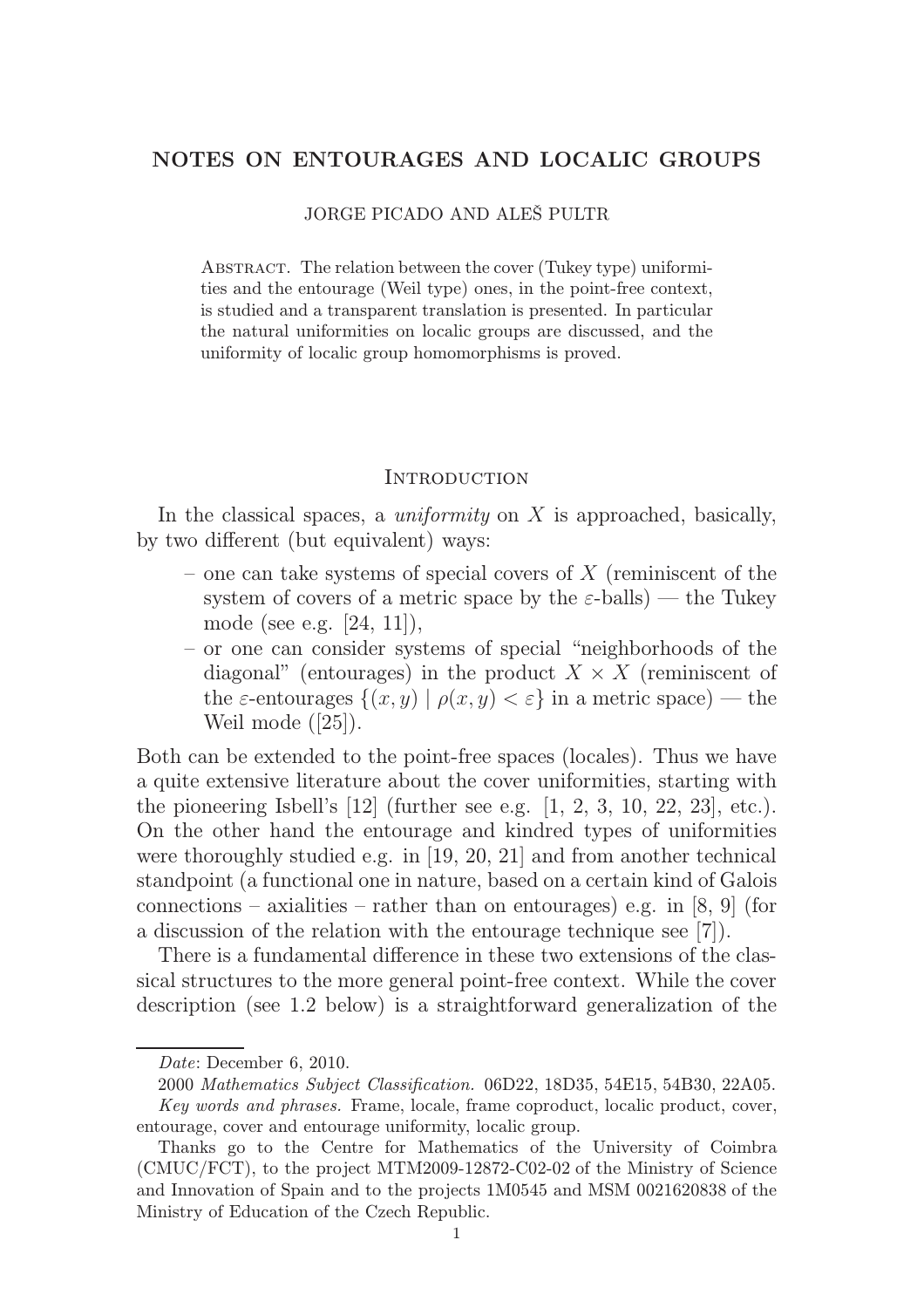classical one (covers are covers, star-refinement corresponds to the classical one), the entourage definition is, rather, just an extension by analogy, or mimicking the classical definition in the category of locales: the (binary) product of locales (coproduct of frames  $L \oplus L$ ) does not quite correspond to the product of spaces, and hence we can think of the entourages  $E \in L \oplus L$  (see 1.4) only guardedly as of models of open sets containing the diagonal.

Nevertheless, the two approaches are, again, equivalent (which should come, in a way, as a bit of surprise).

Now while, as we have already said, there is abundant literature on both the cover and the entourage uniformities, the relation between the two has been somewhat neglected. The equivalence was proved by the first author in his Thesis ([19]; cf. [20]) using a certain technical detour (specifically, Lemma 3.1 of [20] about the behaviour of the composition operator on down-sets of  $L \times L$ ); but this seems to be about all. Thus, one does not have, to our knowledge, a direct proof of the equivalence in the standard journal literature; one of the aims of this paper is to fill in this gap.

Further, we concentrate on the uniform structure of localic groups (analogues of topological groups in the point-free context). In the original article about this subject ([13]) it was shown that similarly like in the classical case one has natural cover uniformities induced by the group structure. In fact one has equally (if not even more) natural entourage ones ([21]). We describe them and show their relation to (of course, an equivalence with) the cover ones; while doing this we also discuss the semigroup of open parts of a localic group (which has not yet been presented in this detail). As an application we present an extremely simple proof of the fact that the localic group homomorphisms are uniform; it should be noted that this fact has so far, to our knowledge, not been proved in the literature by the cover methods, and even remaking our simple entourage proof to a cover one by translation seems to be rather complex. We see it as another corroboration of the usefulness of the entourage approach.

Only basic knowledge of classical topology and of category theory (as in the less involved parts of [18]) is assumed. The necessary definitions and facts concerning frames (locales) are presented in Preliminaries below.

—————————–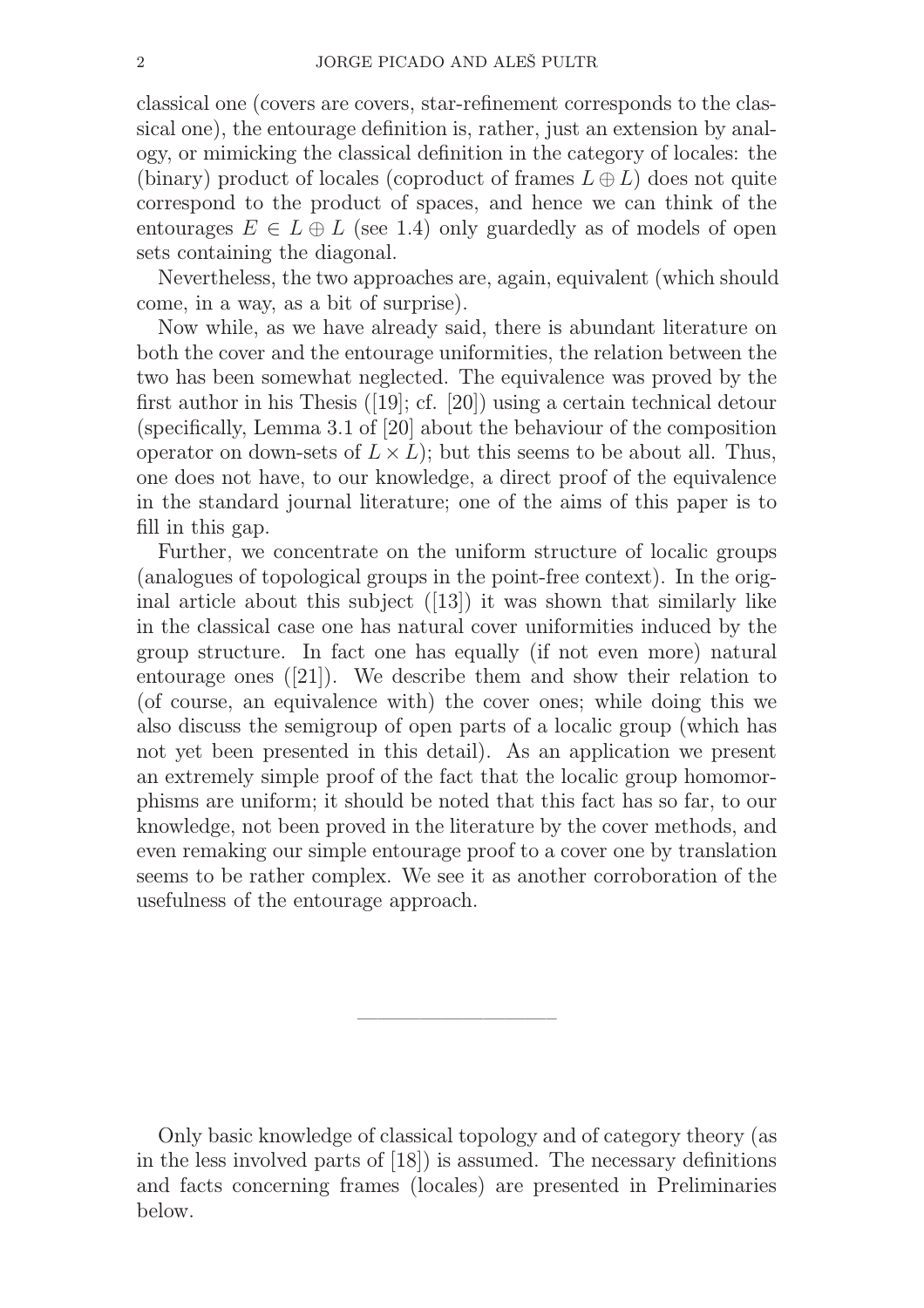# 1. Preliminaries

1.1. Recall that a frame is a complete lattice satisfying the distributive law

$$
(\bigvee A) \wedge b = \bigvee \{a \wedge b \mid a \in A\}
$$

for all subsets  $A \subseteq L$  and all  $b \in L$ . A frame homomorphism  $h: L \to M$ preserves all joins (including the void one, the bottom 0) and all finite meets (including the top 1). The resulting category will be denoted by

### Frm.

A typical frame is the lattice  $\Omega(X)$  of all open sets of a topological space X; if  $f : X \to Y$  is a continuous map then  $\Omega(f) = (U \mapsto$  $f^{-1}[U]$ :  $\Omega(Y) \to \Omega(X)$  is a frame homomorphism. Thus one has a contravariant functor  $\Omega$ : **Top**  $\rightarrow$  **Frm** (where **Top** is the category of topological spaces). Setting

# $Loc =$  Frm<sup>op</sup>

one obtains the *category of locales*. Then  $\Omega$  becomes a contravariant functor  $Top \rightarrow Loc$ ; furthermore, restricted to the subcategory Sob of sober spaces it is a full embedding. Thus one can think of locales as a generalization of (sober) topological spaces. For more about frames see e.g. [14, 23].

1.2. Cover (Tukey) uniformities. A cover of a frame  $L$  is a subset  $U \subseteq L$  such that  $\bigvee U = 1$ . A cover U refines (or is a refinement of) a cover  $V$  if

$$
\forall u \in U \; \exists v \in V \quad \text{such that} \quad u \le v.
$$

This is indicated by writing  $U \leq V$ .

For covers  $U, V$  we have the largest common refinement in the preorder  $\leq$ ,

 $U \wedge V = \{u \wedge v \mid u \in U, v \in V\}.$ 

If  $U \subseteq L$  is a cover and  $a \in L$  we set

$$
Ua = \bigvee \{ u \in U \mid u \wedge a \neq 0 \}
$$

and for covers U, V define

$$
UV = \{Uv \mid v \in V\}.
$$

Note that if U is a cover of L and if  $h: L \to M$  is a frame homomorphism then

$$
(1.2.1) \t\t\t h[U]h(a) \le h(Ua)
$$

(if  $h(u) \wedge h(a) \neq 0$  then  $u \wedge a \neq 0$  and hence  $h(u) \leq h(Ua)$  for  $u \in U$ ). Finally, for a set of covers  $U$  define a relation

$$
b \leq_{\mathcal{U}} a \equiv_{df} \text{ there is a } U \in \mathcal{U} \text{ such that } Ub \leq a.
$$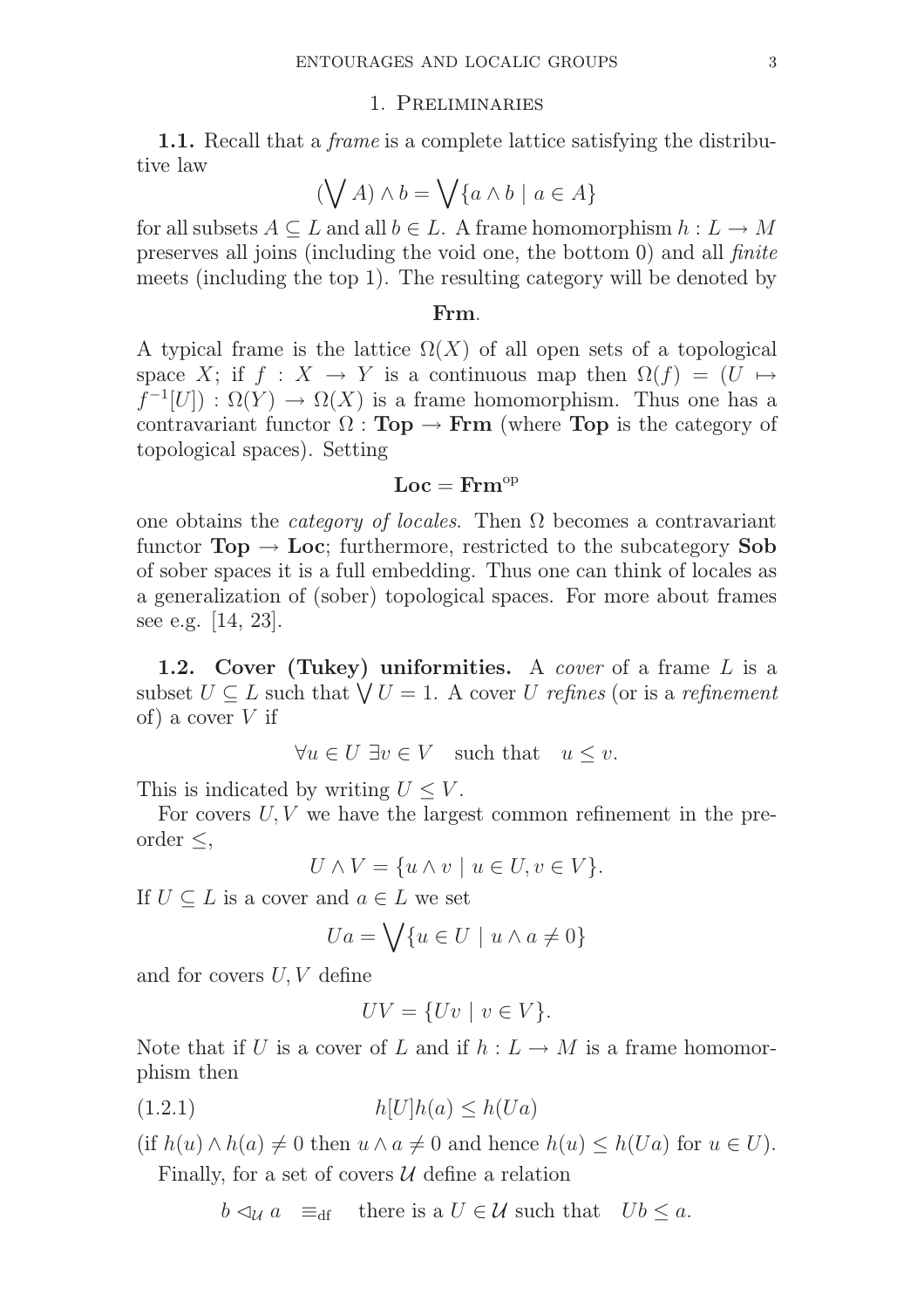U is said to be *admissible* if

$$
\forall a \in L, \quad a = \bigvee \{b \mid b \triangleleft_{\mathcal{U}} a\}.
$$

A (cover-) uniformity on a frame L is an admissible non-empty system of covers  $\mathcal U$  such that

(U1) if  $U \in \mathcal{U}$  and  $U \leq V$  then  $V \in \mathcal{U}$ ,

(U2) if  $U, V \in \mathcal{U}$  then  $U \wedge V \in \mathcal{U}$ ,

(U3) for every  $U \in \mathcal{U}$  there is a  $V \in \mathcal{U}$  such that  $VV \leq U$ .

Note that if U is a uniformity then the relation  $\mathcal{A}_U$  interpolates, that is, if a  $\lhd_{\mathcal{U}} b$  then there is a c such that  $a \lhd_{\mathcal{U}} c \lhd_{\mathcal{U}} b$  (if  $Ua \leq b$  take a V from (U3) and set  $c = Va$ ; use the easy fact that  $U(Vx) \leq (UV)x$ to obtain  $V_c \leq b$ ).

1.3. Recall (see e.g. [14, 23]; it should be noted that the first construction of frame coproducts appeared in [6]) that the coproduct  $L \oplus M$  in Frm (product in Loc) can be constructed as follows.

First take the Cartesian product  $L \times M$  as a poset and  $\mathfrak{D}(L \times M) =$  $\{U \subseteq L \times M \mid U = U \neq \emptyset\}$  (where  $\{U = \{(x, y) \mid (x, y) \leq (a, b) \in U\},\$ as usual), and call a  $U \in \mathfrak{D}(L \times M)$  saturated if

- (1) for any subset  $A \subseteq L$  and any  $b \in M$ , if  $A \times \{b\} \subseteq U$  then  $(\bigvee A, \check{b}) \in U$ , and
- (2) for any  $a \in L$  and any subset  $B \subseteq M$ , if  $\{a\} \times B \subseteq U$  then  $(a, \bigvee B) \in U.$

The set A resp. B can be void; hence, in particular, each saturated set contains as a subset

$$
\mathsf{n} = \{(0, b), (a, 0) \mid a \in L, b \in M\}.
$$

It is easy to check that for each  $(a, b) \in L \times M$ ,

 $a \oplus b = \downarrow (a, b) \cup n$  is saturated.

To finish the construction of a coproduct one takes

$$
L \oplus M = \{ U \in \mathfrak{D}(L \times M) \mid U \text{ saturated} \}
$$

with the coproduct injections

 $\iota_L = (a \mapsto a \oplus 1) : L \to L \oplus M, \quad \iota_M = (b \mapsto 1 \oplus b) : M \to L \oplus M.$ Note that we have

 $(1.3.1)$  for each saturated U,

$$
U = \bigvee \{a \oplus b \mid (a, b) \in U\} = \bigcup \{a \oplus b \mid (a, b) \in U\}, \text{ and}
$$

 $(1.3.2)$  if  $a \oplus b \leq c \oplus d$  and  $b \neq 0$  then  $a \leq c$ .

1.4. Entourage (Weil) uniformities. An entourage in  $L$  is an element  $E \in L \oplus L$  such that

$$
\{u \mid u \oplus u \le E\}
$$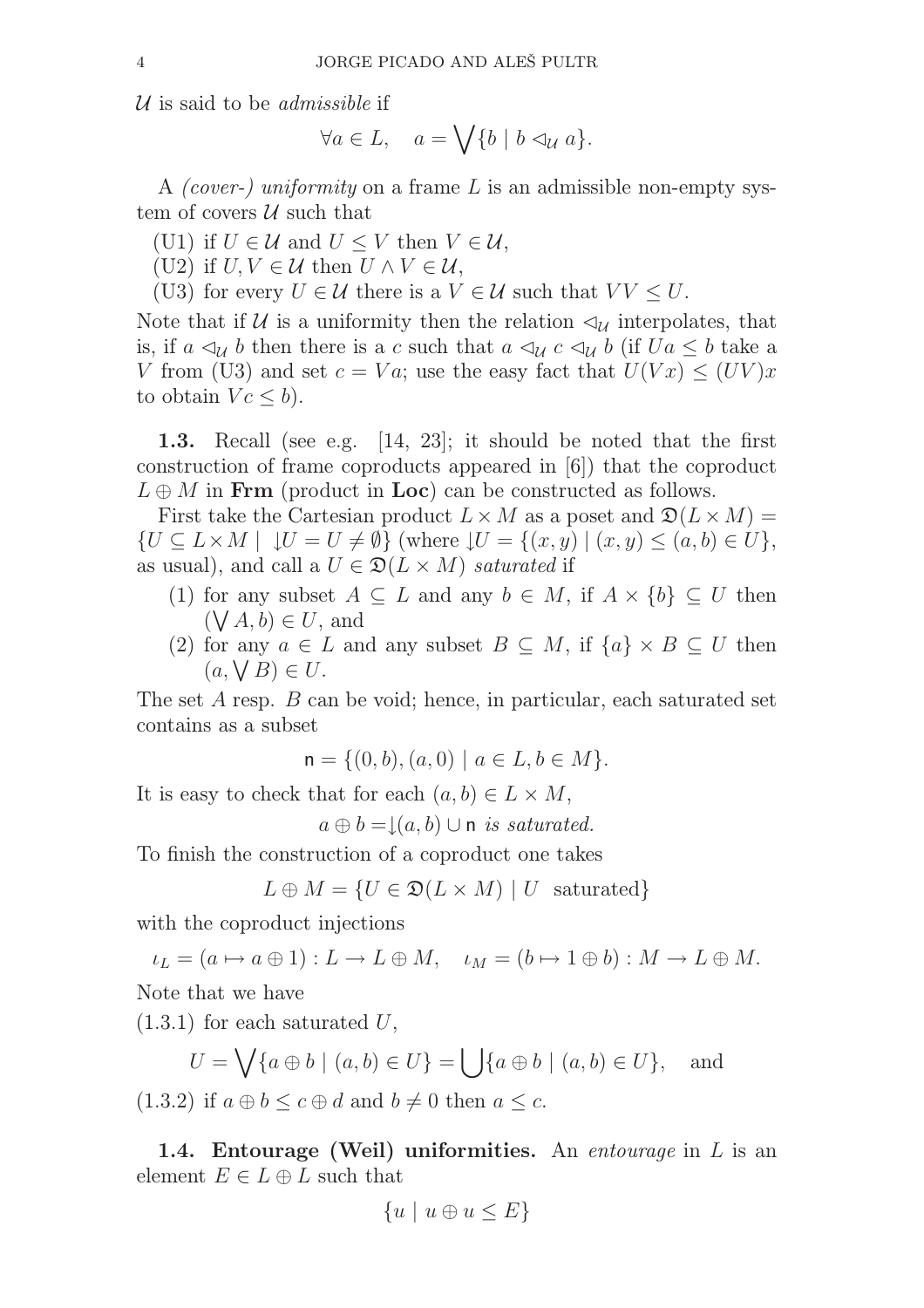is a cover of L.

For entourages  $E, F$  of  $L$  set

$$
E \circ F = \bigvee \{ a \oplus c \mid \exists b \neq 0, \ a \oplus b \leq E \text{ and } b \oplus c \leq F \} =
$$
  
= 
$$
\bigvee \{ a \oplus c \mid \exists b \neq 0, \ (a, b) \in E \text{ and } (b, c) \in F \}.
$$

(Caution: unions of saturated sets are not necessarily saturated and the join above is typically bigger than the corresponding union.)

Further, for an entourage  $E$  set

$$
E^{-1} = \{(a, b) \mid (b, a) \in E\}
$$

(which is obviously an entourage again).

If E is an entourage (resp.  $\mathcal E$  a set of entourages) write

 $b \leq_E a$  if  $E \circ (b \oplus b) \leq a \oplus a$ , and  $b \leq_{\mathcal{E}} a$  if  $\exists E \in \mathcal{E}, b \leq_E a$ .

A set of entourages  $\mathcal E$  is said to be *admissible* if

$$
\forall a \in L, \quad a = \bigvee \{b \mid b \lhd_{\mathcal{E}} a\}.
$$

An *entourage uniformity* on a frame L is an admissible set of entourages  $\mathcal E$  such that

(E1) if  $E \in \mathcal{E}$  and  $E \leq F$  then  $F \in \mathcal{E}$ ,

(E2) if  $E, F \in \mathcal{E}$  then  $E \cap F \in \mathcal{E}$ ,

(E3) if  $E \in \mathcal{E}$  then  $E^{-1}$  is in  $\mathcal{E}$ , and

(E4) for every  $E \in \mathcal{E}$  there is an  $F \in \mathcal{E}$  such that  $F \circ F \leq E$ .

Note that obviously intersections of saturated elements are saturated; hence the  $E \cap F$  in (E2) makes sense.

**1.5.** If U resp.  $\mathcal{E}$  is a cover- resp. entourage-uniformity on L one speaks of  $(L, \mathcal{U})$  resp.  $(L, \mathcal{E})$  as a cover-resp. entourage-uniform frame. As a rule it is obvious which of the two it is, and one speaks simply of a uniform frame.

**1.5.1.** Let  $(L, \mathcal{U})$ ,  $(M, \mathcal{V})$  be cover-uniform frames. A frame homomorphism  $h: L \to M$  is said to be uniform if

$$
\forall U \in \mathcal{U}, \quad h[U] \in \mathcal{V}.
$$

**1.5.2.** Let  $(L, \mathcal{E})$ ,  $(M, \mathcal{F})$  be entourage-uniform frames. A frame homomorphism  $h: L \to M$  is said to be uniform if

$$
\forall E \in \mathcal{E}, \quad (h \oplus h)(E) \in \mathcal{F}
$$

(where  $h \oplus h$  is the frame homomorphism  $L \oplus L \to M \oplus M$  defined by  $(h \oplus h)\iota_i = \iota_i h$  for  $i = 1, 2$ ).

1.6. Bases of uniformities. A uniformity is often described by a basis  $\mathcal{U}' \subseteq \mathcal{U}$  ( $\mathcal{E}' \subseteq \mathcal{E}$ ), that is, a subset such that  $\mathcal{U} = \{V | U \leq V \text{ for a } U \in \mathcal{U}'\}$  resp.  $\mathcal{E} = \{F | E \leq F \text{ for an } E \in \mathcal{E}'\}$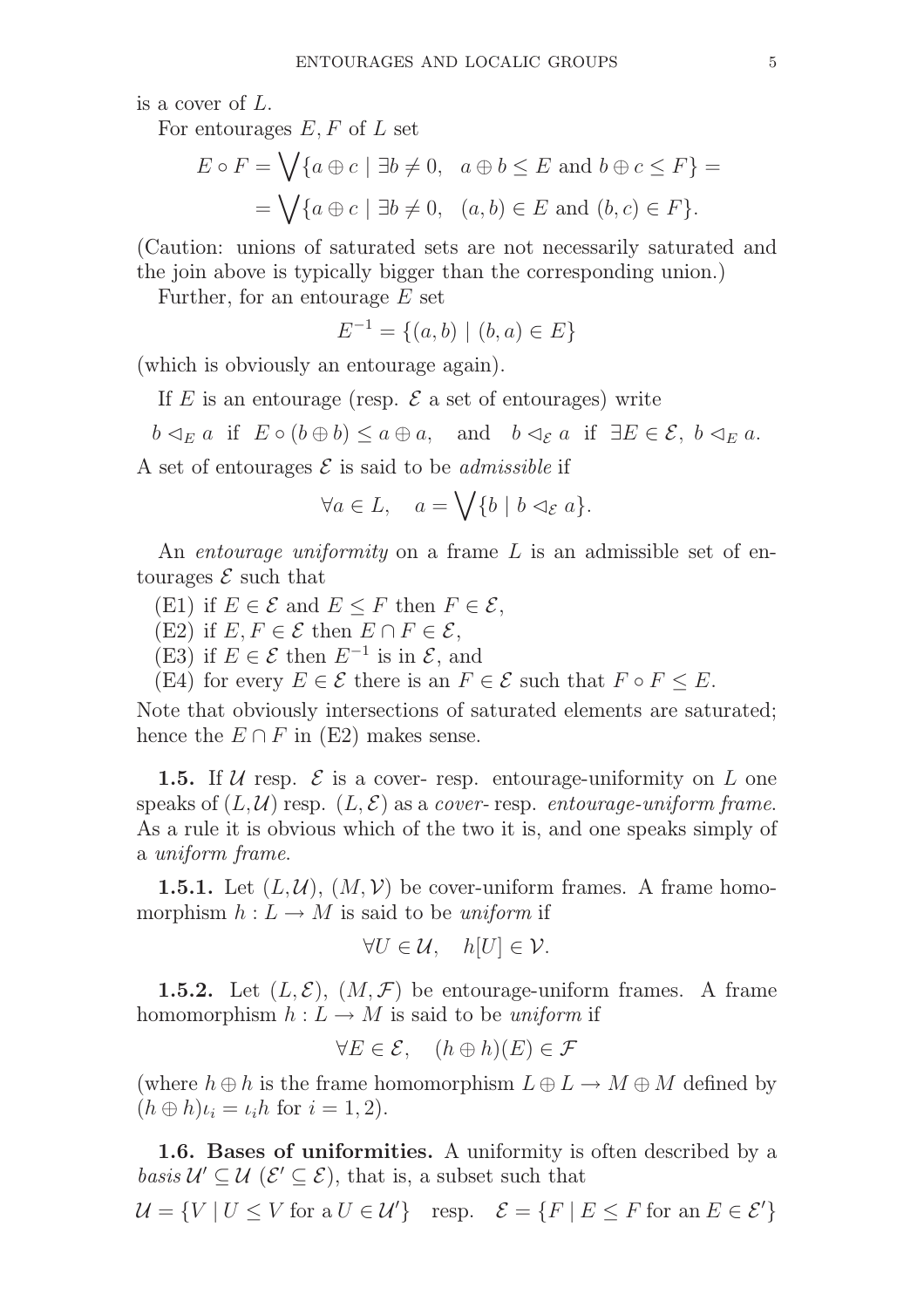(the  $\leq$  in the former is the refinement preorder while in the latter it is the order in the frame  $L \oplus L$ .

Note that an entourage uniformity has for instance the basis constituted by the *symmetric* entourages, that is, entourages  $E$  such that  $E^{-1} = E$ : indeed, for a general E consider the  $E^{-1} \cap E \leq E$ .

1.6.1. One very often works, instead of with the whole uniformities with their bases, usually very naturally described. Then the formulas for homomorphisms are modified to

> $\forall U \in \mathcal{U} \exists V \in \mathcal{V} \text{ such that } h[U] \geq V,$ resp.  $\forall E \in \mathcal{E} \exists F \in \mathcal{F}$  such that  $(h \oplus h)(E) \geq F$ .

## 2. Translations

2.1. In this section we will prove that the two concepts of uniformity from 1.2 and 1.4 are equivalent in the sense that there are natural translations of one into the other, with satisfactory properties (for instance frame homomorphisms are uniform iff they are uniform when the uniformities are replaced by the associated ones).

Recall from the Introduction that while the cover uniformities are genuine generalization of the classical ones, the entourage ones are, rather, just an analogy of the classical definition (since products of locales – coproducts of frames – do not quite correspond to products of classical spaces). Hence the fact of equivalence is somewhat deeper than it sounds.

2.2. The following will play a crucial role.

**Lemma.** Let U be a cover of L and let  $x \oplus y \leq \bigvee \{u \oplus u \mid u \in U\}$ . Let  $y \neq 0$ . Then  $x \leq Uy$ .

Proof. We have

$$
x \oplus y = \bigvee \{ (u \wedge x) \oplus (u \wedge y) \mid u \in U \} =
$$
  
= 
$$
\bigvee \{ (u \wedge x) \oplus (u \wedge y) \mid u \in U, u \wedge y \neq 0 \} \leq (Uy \wedge x) \oplus y.
$$

Thus, if  $y \neq 0$ ,  $x \leq x \wedge Uy$ , and finally  $x \leq Uy$ .

**2.3. Lemma.** If  $U_E = \{x \mid x \oplus x \leq E\}$  is a cover then  $E \leq E \circ E$ . *Proof.* Let  $a \oplus b \leq E$  and  $b \neq 0$ . We have

$$
b = \bigvee \{b \wedge u \mid u \in U_E\} = \bigvee \{b \wedge u \mid u \in U_E, u \wedge b \neq 0\}.
$$

Now we have, for  $b \wedge u \neq 0$ ,  $a \oplus (b \wedge u) \leq E$  and  $(b \wedge u) \oplus (b \wedge u) \leq E$ , hence  $a \oplus (b \wedge u) \leq E \circ E$  and hence  $a \oplus b = a \oplus \bigvee \{b \wedge u \mid u \in U_E\} = \bigvee \{a \oplus (b \wedge u) \mid u \in U_E\} \leq E \circ E$  $\bigvee \{a \oplus (b \wedge u) \mid u \in U_E\} \leq E \circ E.$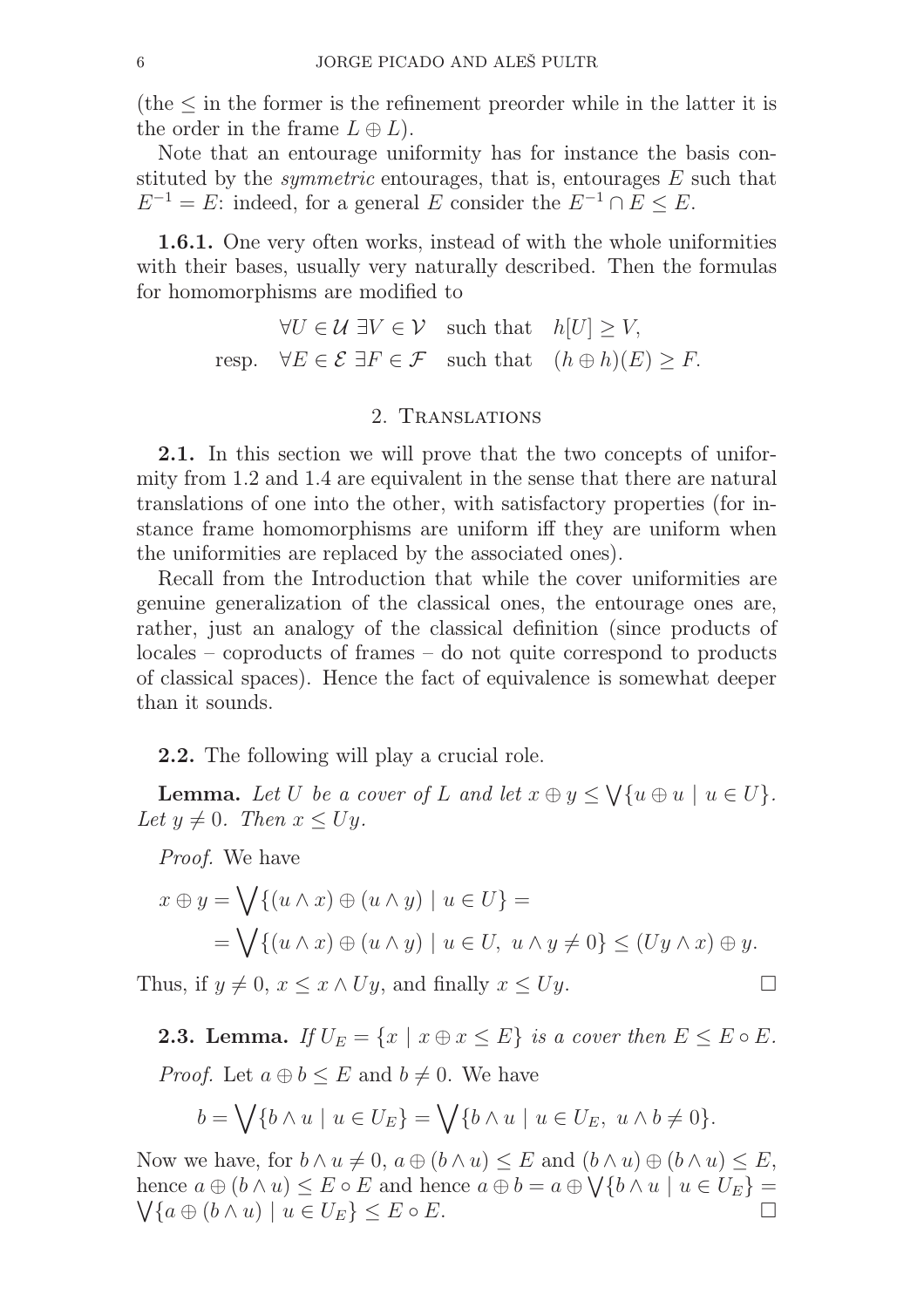2.4. For an entourage E define

$$
\widetilde{E} = \bigvee \{ u \oplus u \mid u \oplus u \le E \}.
$$

**2.4.1. Lemma.** Let F be a symmetric entourage and let  $F \circ F \leq E$ . Then for each  $a \oplus b \leq F$  we have  $(a \vee b) \oplus (a \vee b) \leq E$ 

Consequently, if  $\mathcal E$  is a uniformity then for each  $E \in \mathcal E$ ,  $\widetilde E \in \mathcal E$ .

*Proof.* Let  $a \oplus b \leq F$ , so that also  $b \oplus a \leq F$  and hence

$$
a \oplus a, b \oplus b \le F \circ F \le E;
$$

by 2.3 also

$$
a \oplus b, b \oplus a \le F \circ F \le E.
$$

Thus  $a \oplus (a \vee b) \leq E$ ,  $b \oplus (a \vee b) \leq E$  and finally  $(a \vee b) \oplus (a \vee b) \leq E$ and we conclude that  $a \oplus b \leq (a \vee b) \oplus (a \vee b) \leq \widetilde{E}$ .

**2.5. Translations.** For a cover U define an entourage  $E_U$ , and for an entourage  $E$  define a cover  $U_E$  as follows.

$$
E_U = \bigvee \{ x \oplus x \mid x \in U \},
$$
  

$$
U_E = \{ x \mid x \oplus x \le E \}.
$$

**2.5.1. Lemma.** (a)  $U \leq U_{E_U} \leq UU$ . (b)  $\widetilde{E} = E_{U_E} \leq E$ .

*Proof.* (a) If  $x \oplus x \leq E_U$  then for any  $u_0 \in U$  such that  $u_0 \wedge x \neq 0$ we have by 2.2

$$
x \le U(u_0 \wedge x) \le Uu_0.
$$

Thus,

$$
U_{E_U} = \{x \mid x \oplus x \le E_U\} \le UU.
$$

On the other hand, trivially,  $U \leq U_{E_U}$ .

(b) We have, by the definitions,  $E_{U_E} = \bigvee \{ x \oplus x \mid x \oplus x \le E \} = \widetilde{E}$ .  $\Box$ 

**2.5.2. Lemma.** (a)  $b \triangleleft_E a \Rightarrow U_E b \leq a$ . (b)  $Ub \le a \Rightarrow b \triangleleft_{E_U} a$ .

*Proof.* (a): Let  $u \in U_E$  and  $u \wedge b \neq 0$ . Then  $u \oplus (u \wedge b) \leq E_U$  and  $(u \wedge b) \oplus b \leq b \oplus b$ , and hence  $u \oplus b \leq E \circ (b \oplus b) \leq a \oplus a$ ; thus, as  $b \neq 0, u \leq a$  and we conclude that  $U_E b \leq a$ .

(b): Let  $Ub \leq a$  and let  $x \oplus y \leq E_U$  and  $y \oplus z \leq b \oplus b$  for some  $y \neq 0$ . Then  $x \oplus y \leq \bigvee \{u \oplus u \mid u \in U\}$  and by 2.2,  $x \leq Uy$ . Thus,  $x \oplus z \le Uy \oplus b \le Ub \oplus b \le a \oplus a.$ 

For an entourage uniformity  $\mathcal{E}$  set  $\mathcal{U}_{\mathcal{E}} = \{V \mid V \geq U_E, E \in \mathcal{E}\}\$ and for a cover uniformity U define  $\mathcal{E}_{\mathcal{U}} = \{F \mid F \ge E_U, U \in \mathcal{U}\}.$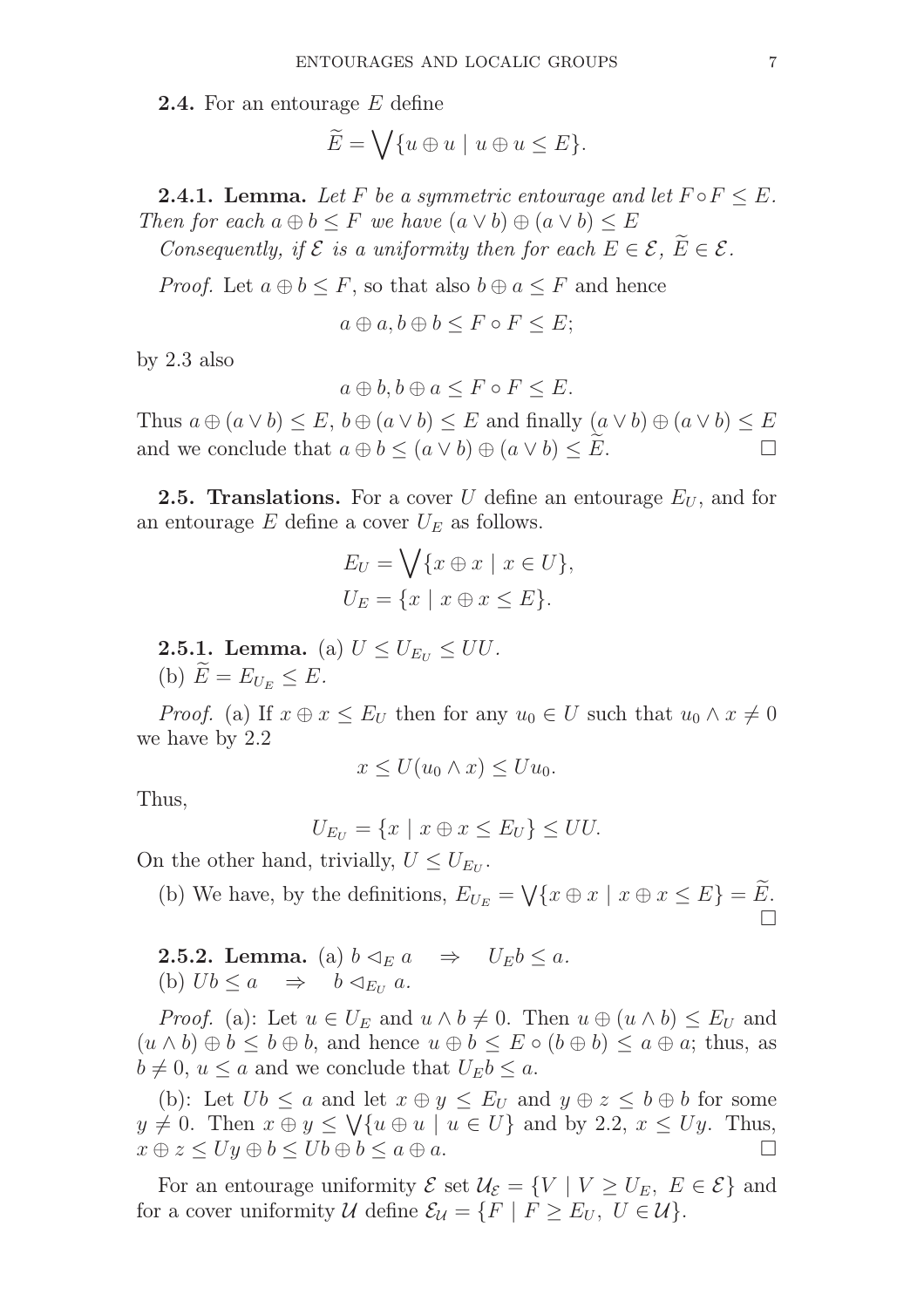**2.5.3. Theorem.** The correspondences  $\mathcal{E} \mapsto \mathcal{U}_{\mathcal{E}}$  and  $\mathcal{U} \mapsto \mathcal{E}_{\mathcal{U}}$  constitute a one-one correspondence between the entourage uniformities and the cover ones. More explicitly,  $\mathcal{E}_{\mathcal{U}_{\mathcal{E}}} = \mathcal{E}$  and  $\mathcal{U}_{\mathcal{E}_{\mathcal{U}}} = \mathcal{U}$ .

*Proof.* By 2.5.2,  $\triangleleft_{\mathcal{U}} = \triangleleft_{\mathcal{E}_{\mathcal{U}}}$  (and  $\triangleleft_{\mathcal{E}} = \triangleleft_{\mathcal{U}_{\mathcal{E}}}$ ). Thus, if any of the associated uniformities is admissible then the other is as well.

By 2.5.1 we have the formulas  $\mathcal{E}_{\mathcal{U}_{\mathcal{E}}} = \mathcal{E}$  and  $\mathcal{U}_{\mathcal{E}_{\mathcal{U}}} = \mathcal{U}$ .

Thus, it remains to be proved that the systems  $\mathcal{U}_{\mathcal{E}}$  and  $\mathcal{E}_{\mathcal{U}}$  are uniformities (of their types). We will prove (U3) and (E4), the other facts are straightforward.

To prove (U3) we will show that if F is symmetric and  $(F \circ F) \circ (F \circ F)$  $F \leq E$  then  $U_F U_F \leq U_F$ . Set  $F_1 = F \circ F$ . Fix a  $u \in U_F$  and take an arbitrary  $v \in U_F$  such that  $u \wedge v \neq 0$ . Then because of  $u \wedge v \neq 0$ ,  $v \oplus u \in F_1 = F \circ F$  and since  $F_1$  is saturated,

$$
U_Fu \oplus u = (\bigvee \{v \mid v \wedge u \neq 0\}) \oplus u \leq F_1.
$$

Since F is symmetric,  $F_1$  is symmetric as well and hence by 2.4.1  $U_F u \oplus$  $U_F u \leq F_1 \circ F_1 \leq E$ , and  $U_F u \in U_F$ .

To prove (E4) we will show that  $E_U \circ E_U \leq E_{UU}$ . Take an  $x \oplus y \leq$  $E_U \circ E_U$ ; hence there is a  $y \neq 0$  such that  $x \oplus y \leq E_U$  and  $y \oplus z \leq E_U$ . Choose a  $u \in U$  such that  $u \wedge y \neq 0$ . Since  $x \oplus (u \wedge y) \leq E_U$  and  $(u \wedge y) \oplus z \leq E_U$  we obtain from 2.2 that  $x \oplus z \leq U u \oplus U u \leq E_{UU}$ .

2.6. Proposition. For the associated entourage and cover uniformities, the concepts of a uniform homomorphism coincide.

*Proof.* I. Suppose that for each  $E \in \mathcal{E}$  there exists an  $F \in \mathcal{F}$  such that

$$
(*)\qquad \qquad (h \oplus h)(E) \geq F.
$$

Take  $U \in \mathcal{U}$  and a  $V \in \mathcal{U}$  such that  $VV \leq U$ . By  $(*)$  (and 1.4) there exists in particular a  $W \in \mathcal{V}$  such that

$$
(h \oplus h)(E_V) \ge E_W.
$$

Take a  $w \in W$ . Then  $w \oplus w \leq \bigvee \{h(v) \oplus h(v) \mid v \in V\}$  and hence, by Lemma 2.2, if we take a  $v_0 \in V$  such that  $y = w \wedge h(v_0) \neq 0$  we obtain that  $w \le h[V]y \le h[V]h(v_0) \le h(Vv_0) \le h(u)$  for some  $u \in U$ . Thus,  $W \leq h[U].$ 

II. Let for each  $U \in \mathcal{U}$  there be a  $V \in \mathcal{V}$  such that

$$
h[U] \geq V.
$$

Consider an  $E \in \mathcal{E}$ . There is an  $F \in \mathcal{F}$  such that  $h[U_E] \geq U_F$ . Let  $v \oplus v \leq F$ . Then  $v \in U_F$  and hence there is a  $u \in U_F$  such that  $v \leq h(u)$ . Then

$$
v \oplus v \le h(u) \oplus h(u) \le (h \oplus h)(u \oplus u) \le (h \oplus h)(E)
$$

and hence  $(h \oplus h)(E) \geq \widetilde{F}$ . Recall 2.4.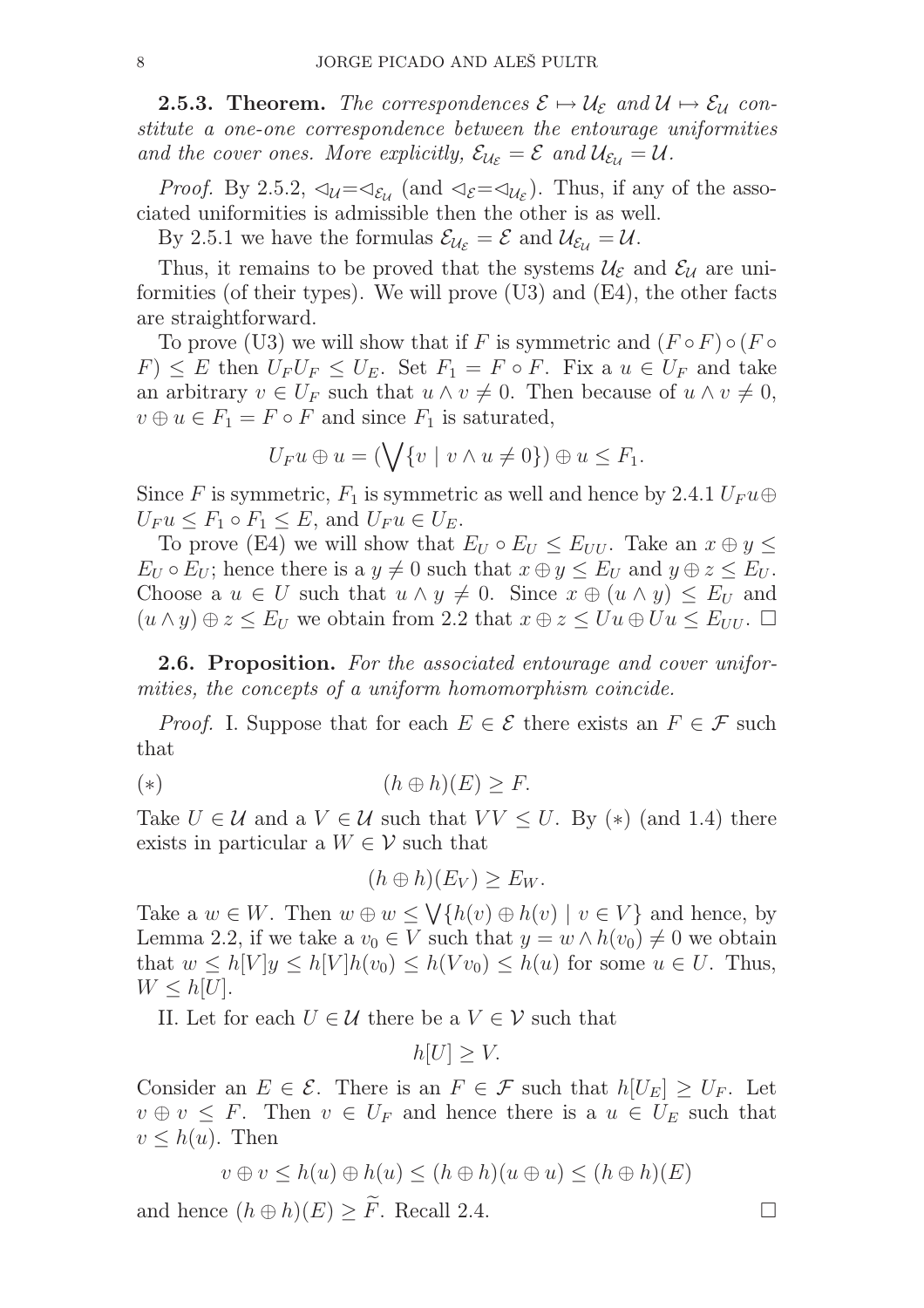# 3. Localic groups and the associated semigroups of open parts

**3.1.** Recall that a group in a category  $\mathcal C$  with products is a collection of data  $(A, m, i, e)$  with

 $m : A \times A \to A$ ,  $i : A \to A$ ,  $e : T \to A$  morphisms in C

 $(T = A^0)$  is the empty product, that is, the terminal object of C, the object such that from every  $X \in \mathcal{C}$  there is precisely one morphism  $t_X: X \to T$  such that

$$
m(m \times id) = m(id \times m),
$$
  
\n
$$
m(e \times id) = m(id \times e) = id, \text{ and}
$$
  
\n
$$
m(i \times id)\Delta = m(id \times i)\Delta = et_A.
$$

Note that if  $\mathcal C$  is the category of sets (where products are the Cartesian ones and  $T = \{\emptyset\}$  is the one-point set this is the classical group  $(A, \cdot, (-)^{-1}, e)$  and the identities above are the standard  $x(yz) = (xy)z$ ,  $xe = ex = x$  and  $xx^{-1} = x^{-1}x = e$ ; or e.g. in **Top** we have operations such that the maps  $(x, y) \mapsto xy$  and  $x \mapsto x^{-1}$  are continuous (the classical topological group).

Since we will work with frames and frame homomorphisms rather than with morphisms in Loc we will think of a localic group as a system  $(L, \mu, \iota, \varepsilon)$  where

$$
\mu: L \to L \oplus L, \quad \gamma: L \to L, \quad \varepsilon: L \to \mathbf{2} = \{0, 1\}
$$

are frame homomorphisms such that

$$
(\mu \oplus id)\mu = (id \oplus \mu)\mu,
$$
  

$$
(\varepsilon \oplus id)\mu = (id \oplus \varepsilon)\mu = id, \text{ and}
$$
  

$$
\nabla(\gamma \oplus id)\mu = \nabla(id \oplus \gamma)\mu = \sigma_L \varepsilon
$$

where  $\sigma_L : \mathbf{2} \to L$  sends 0 to 0 and 1 to 1, and  $\nabla$  is the codiagonal  $L \oplus L \to L$  defined by  $\nabla \iota_i = id, i = 1, 2$ .

3.1.2. Note. A topological group does not always transform by the functor  $\Omega$  to a localic group, as one might expect. The map  $\Omega(m)$ :  $\Omega(X) \to \Omega(X \times X)$  is not a homomorphism with the target  $\Omega(X) \oplus$  $\Omega(X)$  and in general cannot be lifted to one. In special cases where  $\Omega$ respects products (locally compact groups, complete metric ones, etc.) it does. See [13].

3.2. By Kock's theorem ([17]) the counterpart of each identity that can be deduced in a classical equational class (variety) of algebras holds in the associated category of algebras in  $\mathcal{C}$ .

We will need the following identities  $(\tau : L \oplus L \to L \oplus L$  is the homomorphism defined by  $\tau \iota_i = \iota_{3-1}, i = 1, 2$ :

 $(3.2.1)$   $\gamma\gamma = id$  (corresponding to  $(x^{-1})^{-1} = x$ ),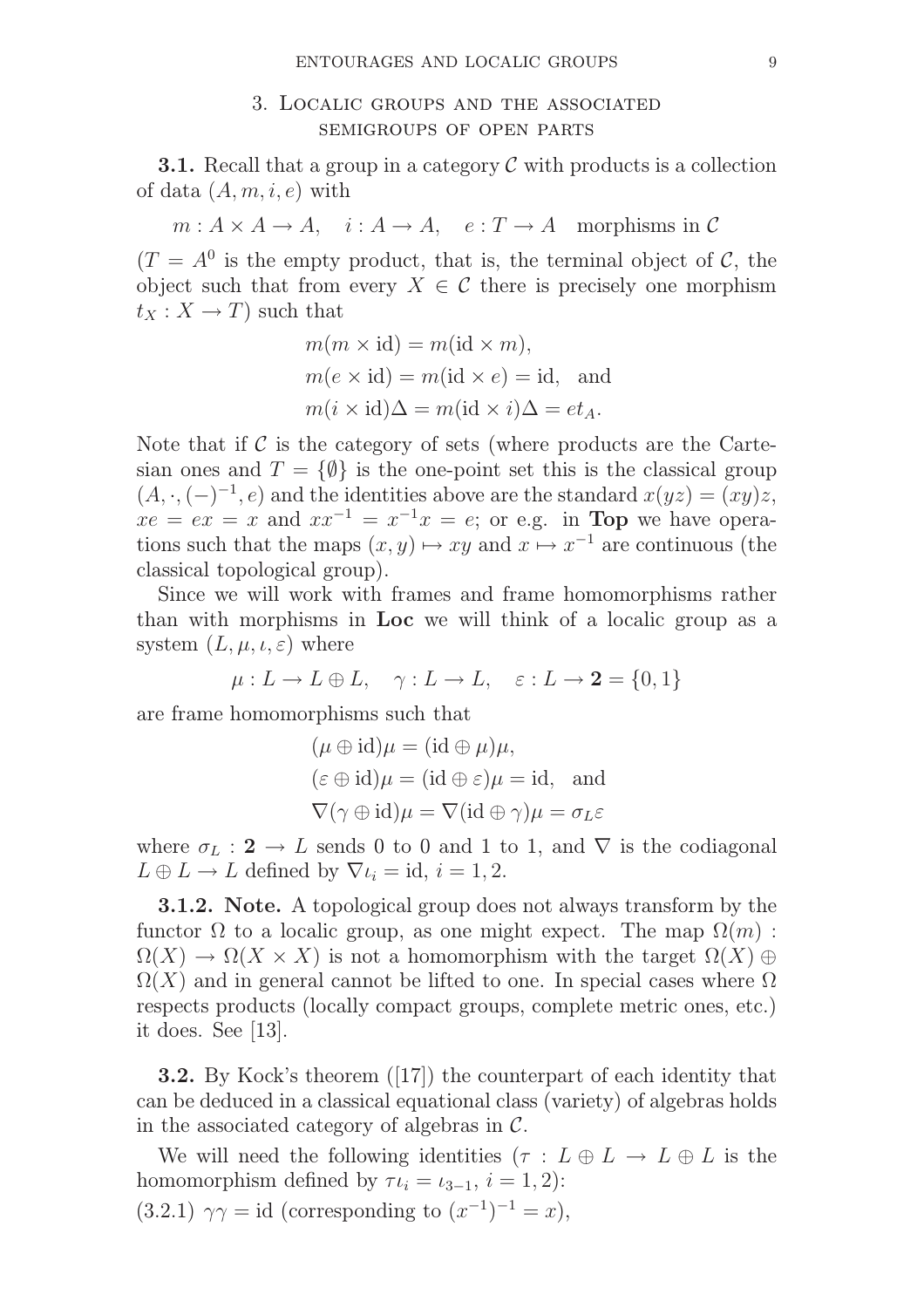(3.2.2)  $\varepsilon \gamma = \varepsilon$  (corresponding to  $e^{-1} = e$ ),

 $(3.2.3)$   $(\gamma \oplus \gamma)\mu = \tau\mu\gamma$  (corresponding to  $(xy)^{-1} = y^{-1}x^{-1}$ ),

(3.2.4) and the fact that  $\alpha = (\mathrm{id} \oplus \nabla)(\mu \oplus \gamma)$  satisfies  $\alpha \alpha = \mathrm{id}$  and  $\alpha \iota_1 = \mu$  ( $\alpha$  corresponds to the mapping  $(x, y) \mapsto (xy, y^{-1})$ ).

Remark. Needless to say these identities can be deduced directly (by a somewhat lengthy and tedious computation).

**3.3.** A frame L is not necessarily *spatial*, that is, isomorphic to an  $\Omega(X)$ . The possible points are modeled by homomorphisms  $h: L \to \mathbf{2}$ (mimicking the maps  $f : P \to X$  where P is the one-point space). Thus one obtains the *spectrum*  $\Sigma L$  of L, with open sets  $\Sigma_a = \{h : L \to L\}$  $2 | h(a) = 1$ ,  $a \in L$ . Each localic group has at least one point, namely  $\varepsilon : L \to 2$  (this may be the only one, even if L is large, see [13]); the set

$$
N_L = \{a \mid \varepsilon(a) = 1\}
$$

can be viewed as the set of (representatives of) the neighbourhoods of the unit.

**3.4.** Recall that monotone maps  $f : (X, \leq) \to (Y, \leq)$  are (Galois) adjoint ( $f$  is the left one and  $q$  the right one) if

$$
f(x) \leq y
$$
 iff  $x \leq g(y)$ .

We will denote the left adjoint  $f$  of  $q$  by

 $g_{\#}.$ 

If X, Y are complete lattices f is a left adjoint (resp. q is a right adjoint) iff it preserves all suprema (resp. infima) (see any text on partially ordered sets, e.g. [5]). Thus in particular each frame homomorphism has a right adjoint. We have, though,

**3.4.1. Proposition.** (a) The multiplication  $\mu$  in a localic group has a left adjoint.

(b) Also  $\mu \oplus id$  and  $id \oplus \mu$  have left adjoints and there holds

 $(\mu \oplus id)_\#(a \oplus b) = \mu_\#(a) \oplus b \quad and \quad (id \oplus \mu)_\#(a \oplus b) = a \oplus \mu_\#(b).$ 

*Proof.* (a) Recall (3.2.4). We have  $\mu = \alpha \iota_1$ ;  $\alpha$ , as an isomorphism, is its own adjoint, and  $\iota_1$  has, as it is easy to check, the left adjoint

$$
(\iota_1)_\#(u) = \bigvee \{ x \mid \exists y \neq 0, \ x \oplus y \le u \}.
$$

Thus, we have  $\mu_{\#} = (\iota_1)_{\#}\alpha$ .

(b) It is easy to check that if  $E \in L \oplus L$  is saturated then the union  $\bigcup \{\downarrow (\mu(x), y) \mid x \oplus y \leq E\}$  is saturated (recall 1.3) so that

$$
(\mu \oplus id)(E) = \bigcup \{ \downarrow (\mu(x), y \mid x \oplus y \le E \}.
$$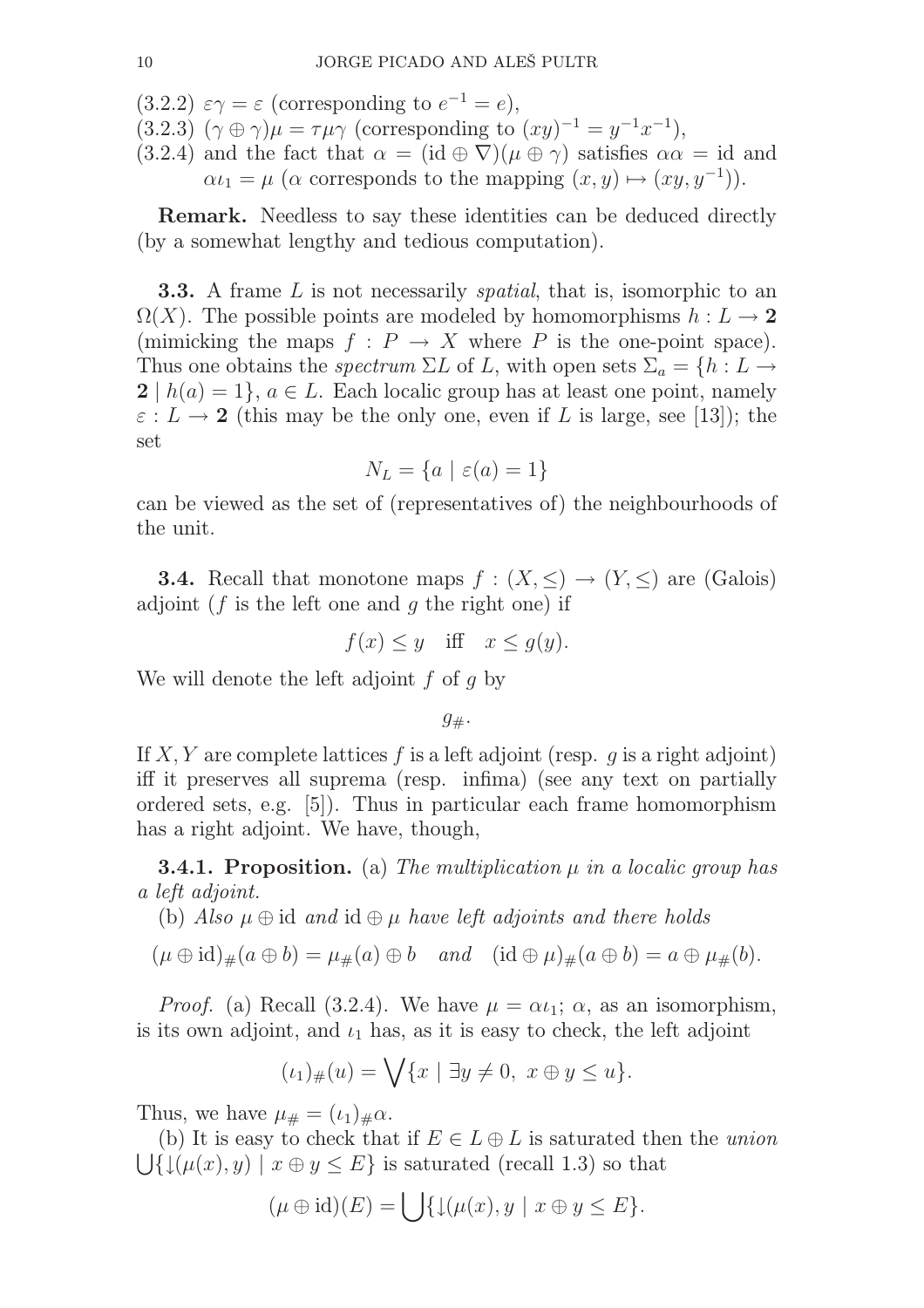Hence

$$
F \leq (\mu \oplus id)(E)
$$
  
iff  $\forall a \oplus b \leq F, \quad (a, b) \in \bigcup \{ \downarrow (\mu(x), y) \mid x \oplus y \leq E \}$   
iff  $\forall a \oplus b \leq F \exists x \oplus y \leq E, \ a \leq \mu(x) \text{ and } b \leq y$   
iff  $\forall a \oplus b \leq F \exists x \oplus y \leq E, \ \mu_{\#}(a) \leq x \text{ and } b \leq y$   
iff  $\forall a \oplus b \leq F \ \mu_{\#}(a) \oplus b \leq E$   
iff  $\varphi(F) = \bigvee \{a \oplus b \mid \mu_{\#}(a) \oplus b \leq E \} \leq E$ .  
In particular  $(\mu \oplus id)_{\#}(a \oplus b) = \varphi(a \oplus b) = \mu_{\#}(a) \oplus b$ .  $\square$ 

Note. The first statement is a part of Johnstone's stronger observation ([15]) that  $\mu$  is an open homomorphism (open homomorphisms are counterparts of open continuous maps, and are characterized as Heyting homomorphisms that have left adjoint  $([16])$ . The L in a localic group is always regular, and hence the Heyting part follows from the adjointness  $([14, 23])$ .

**3.5. The "semigroup of open parts".** The algebra  $(L, *, (-)^{-1})$ to be introduced is a counterpart of the semigroup (with involution) of open subsets of a topological group, with the operations

$$
UV = \{uv \mid u \in U, v \in V\}, \quad U^{-1} = \{u^{-1} \mid u \in U\}.
$$

It appeared in passing in [4] with the proofs of the properties just hinted. Here we will be more explicit.

On L define a (classical) binary operation ∗ and a unary operation  $(-)^{-1}$  on L by setting

$$
x * y = \mu_{\#}(x \oplus y), \qquad x^{-1} = \gamma(x).
$$

**3.5.1. Observation.** Since  $\iota_1$  is one-one,  $\mu = \alpha \iota_1$  is one-one and we easily infer that

 $\mu\mu_{\#} \geq id$  and  $\mu_{\#}\mu = id$ .

In particular

 $\mu_{\#}(0) = 0.$ 

**3.5.2. Proposition.** (1) If  $x' \leq x$  and  $y' \leq y$  then  $x' * y' \leq x * y$ . (2) If  $x = 0$  or  $y = 0$  then  $x * y = 0$ .

- (3) The operation  $*$  is associative.
- (4) If  $y \in N$  then  $x * y \geq x$  and  $y * x \geq x$ .
- (5) If  $x \wedge y \neq 0$  then  $x * y^{-1} \in N$ .
- (6)  $(x * y)^{-1} = y^{-1} * x^{-1}$ .
- (7) If  $x \in N$  then  $x^{-1} \in N$ .

Proof. (1) and (2) are trivial.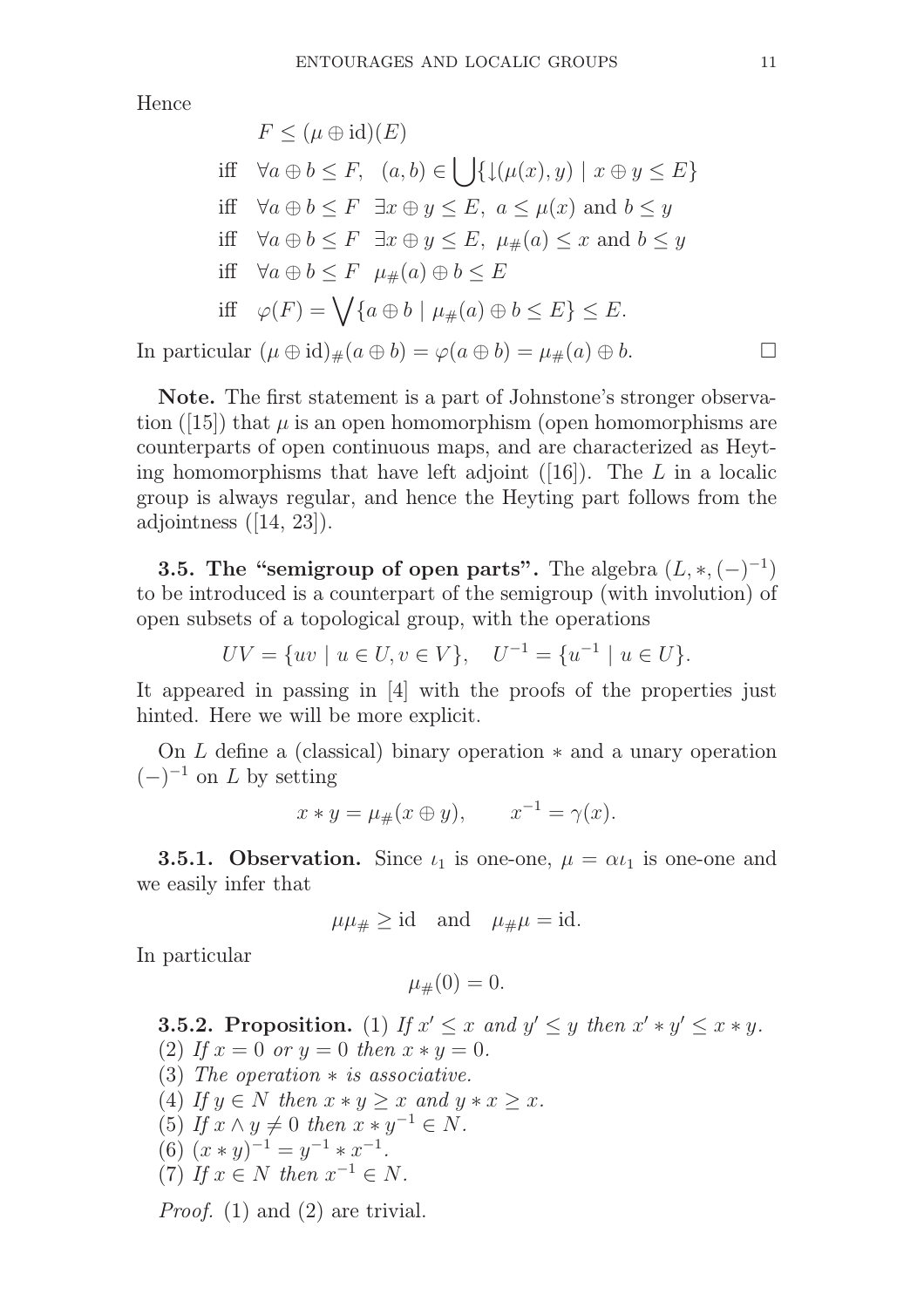(3) Using 3.4.1 we obtain

$$
a * (b * c) = \mu_{\#}(a \oplus \mu_{\#}(b \oplus c)) = \mu_{\#}(\text{id} \oplus \mu)_{\#}(a \oplus b \oplus c) =
$$
  
= ((id  $\oplus \mu)\mu$ )<sub>#</sub>( $a \oplus b \oplus c$ ) = (( $\mu \oplus \text{id})\mu$ )<sub>#</sub>( $a \oplus b \oplus c$ ) =  
=  $\mu_{\#}(\mu \oplus \text{id})_{\#}(a \oplus b \oplus c) = \mu_{\#}(\mu_{\#}(a \oplus b) \oplus c) = (a * b) * c.$ 

(4) Applying id  $\oplus \varepsilon$  on both sides of  $\mu\mu \#(x \oplus y) \geq x \oplus y$  we obtain

$$
x * y \geq (id \oplus \varepsilon)(x \oplus y) = x \oplus \varepsilon(y) = x \wedge \varepsilon(y).
$$

(5) Since we have

$$
\sigma\varepsilon(x*y^{-1}) = \nabla(\mathrm{id}\oplus\gamma)\mu\mu_{\#}(\mathrm{id}\oplus\gamma)(x\oplus y) \ge
$$
  
 
$$
\geq \nabla(\mathrm{id}\oplus\gamma)(\mathrm{id}\oplus\gamma)(x\oplus y) = x\wedge y \neq 0,
$$

 $\varepsilon(x*y^{-1})$  cannot be 0.

(6) Since  $\tau_{\#} = \tau$  and  $\gamma_{\#} = \gamma$ , we obtain from (3.2.3) that

$$
\mu_\#(\gamma\oplus\gamma)=\gamma\mu_\#\tau,
$$

and as  $\tau(x \oplus y) = y \oplus x$  we conclude

$$
x^{-1} * y^{-1} = \mu_{\#}(\gamma(x) \oplus \gamma(y)) = \gamma \mu_{\#}(y \oplus x) = (y * x)^{-1}
$$

(7) follows from  $(3.2.2)$ .

# 4. Uniformities on localic groups

**4.1.** More on the semigroup  $(L, *, (-)^{-1})$ . Recall the system  $N = N_L = \{a \mid \varepsilon(a) = 1\}$  of "neighbourhoods of unit" from 3.3. **Obviously** 

$$
a, b \in N \Rightarrow a \wedge b \in N
$$
 and  $a \in N \Rightarrow a^{-1} = \gamma(a) \in N$ .

Here are some more facts about the multiplication.

**4.1.1. Lemma.** If  $c * b \le a$ ,  $u * u^{-1} \le c$  and  $v \wedge b \ne 0$  then  $u \le a$ .

*Proof.* We have  $c \oplus b \leq \mu(a)$  and  $u \oplus \gamma(u) \leq \mu(c)$  so that

$$
u \oplus \gamma(u) \oplus b \le \mu(c) \oplus b = (\mu \oplus id)(c \oplus b) \le (\mu \oplus id)\mu(a) = (id \oplus \mu)\mu(a).
$$

Applying id  $\oplus \nabla(\gamma \oplus id)$  we obtain on the leftmost side  $u \oplus (u \wedge b)$  (as  $\nabla(x \oplus y) = x \wedge y$  and on the rightmost one

$$
(\mathrm{id} \oplus (\nabla(\gamma \oplus \mathrm{id})\mu)\mu(a) = (\mathrm{id} \oplus \sigma \varepsilon)\mu(a) =
$$
  
= 
$$
(\mathrm{id} \oplus \sigma)(\mathrm{id} \oplus \varepsilon)\mu(a) = (\mathrm{id} \oplus \sigma)(a) = a \oplus 1.
$$

Thus  $u \oplus (u \wedge b) \leq a \oplus 1$  and since  $u \wedge b \neq 0, u \leq a$ .

4.1.2. Lemma. For each  $a \in N$  there are  $b, c \in N$  such that  $b * b \leq a$  and  $c * c^{-1} \leq a$ 

Proof. Any L can be viewed as a coproduct

$$
2 \xrightarrow{\sigma_L} L \xleftarrow{\mathrm{id}_L} L
$$

.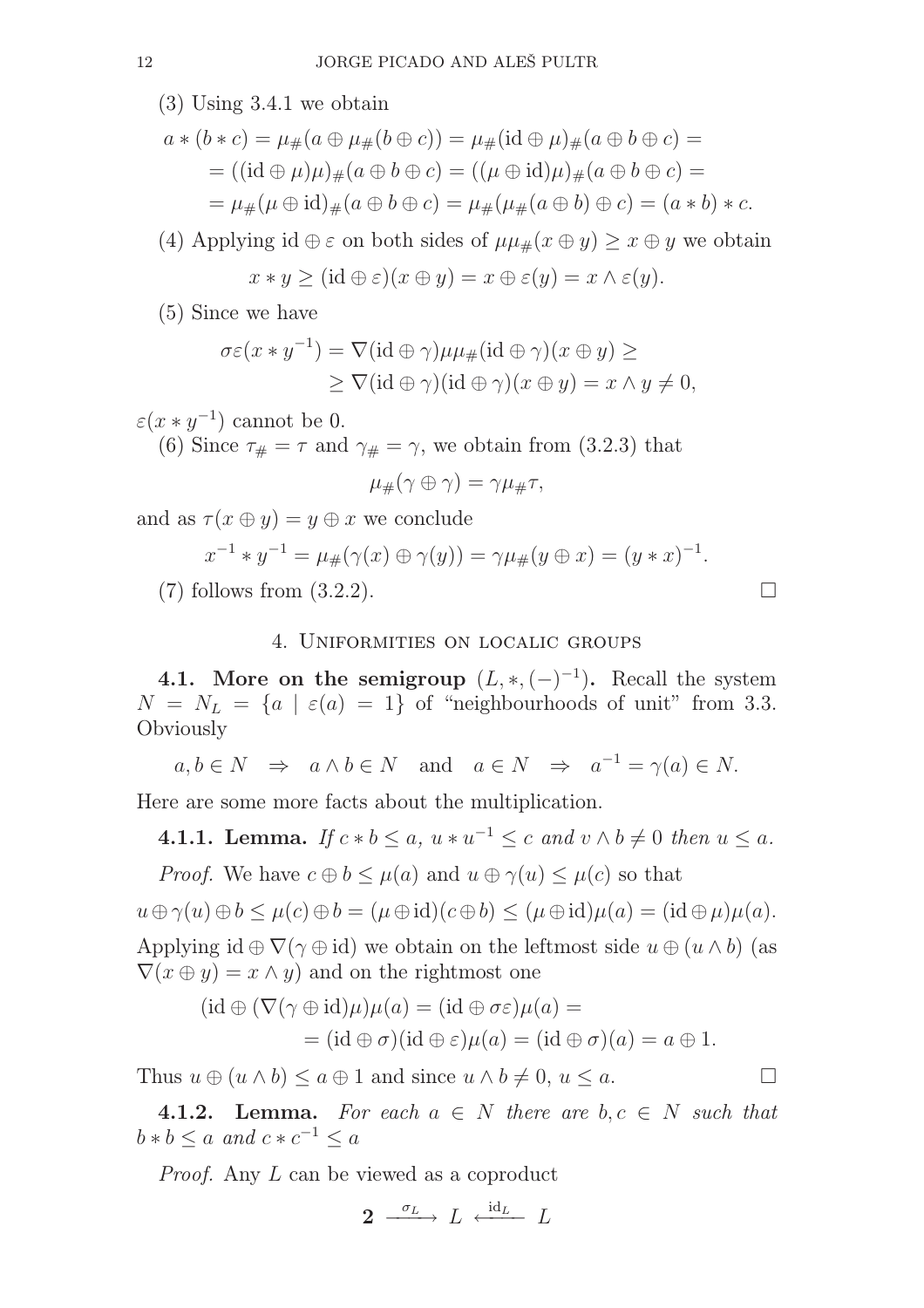and since  $\sigma_2 = id_2$  we have

$$
\varepsilon = \mathrm{id}_\mathbf{2} \oplus \varepsilon : L = \mathbf{2} \oplus L \to \mathbf{2} \oplus \mathbf{2} = \mathbf{2}.
$$

Hence,  $\varepsilon = (\mathrm{id}_2 \oplus \varepsilon)(\varepsilon \oplus \mathrm{id}_L)\mu = (\varepsilon \oplus \varepsilon)\mu$  and we obtain, for  $a \in N$ ,  $1 = \varepsilon(a) = \bigvee \{\varepsilon(x) \oplus \varepsilon(y) \mid x \oplus y \leq \mu(a)\} = \bigvee \{\varepsilon(x) \oplus \varepsilon(y) \mid x \ast y \leq a\}$ so that there are x, y such that  $x * y \leq a$  and  $\varepsilon(x) = \varepsilon(y) = 1$ . Set  $b = x \wedge y$  and  $c = x \wedge \gamma(y)$ .

4.2. For an  $a \in N$  set

$$
U(a) = \{x \in L \mid x \oplus \gamma(x) \le \mu(a)\} = \{x \in L \mid x * x^{-1} \le a\},\
$$
  

$$
V(a) = \{x \in L \mid \gamma(x) \oplus x \le \mu(a)\} = \{x \in L \mid x^{-1} * x \le a\}
$$

and consider the systems

$$
\mathcal{U} = \{ U \mid U \ge U(a), \ \varepsilon(a) = 1 \} \ \text{ and } \ \mathcal{V} = \{ V \mid V \ge V(a) \ \varepsilon(a) = 1 \}.
$$

## **4.2.1. Proposition.**  $\mathcal U$  and  $\mathcal V$  are uniformities on  $L$ .

*Proof.* It will be done for  $U$ .

I. Each  $U(a)$  is a cover. We have

$$
U(a) = \{x \wedge y \mid x \oplus y \leq (id \oplus \gamma)\mu(a)\}.
$$

(Indeed, if  $x \oplus \gamma(x) \leq \mu(a)$  then  $x \oplus x \leq (id \oplus \gamma)(x \oplus \gamma(x)) \leq (id \oplus \gamma)\mu(a)$ . On the other hand, if  $x \oplus y \leq (id \oplus \gamma)\mu(a)$  then  $(x \wedge y) \oplus \gamma(x \wedge y) \leq$  $(id \oplus \gamma)(x \oplus y) \leq (id \oplus \gamma)(id \oplus \gamma)\mu(a) = \mu(a).$ 

Thus,

$$
\bigvee U(a) = \bigvee \{x \wedge y \mid x \oplus y \leq (\text{id} \oplus \gamma)\mu(a)\} =
$$
  
= 
$$
\bigvee \{\nabla(x \oplus y) \mid x \oplus y \leq (\text{id} \oplus \gamma)\mu(a)\} =
$$
  
= 
$$
\nabla \bigvee \{x \oplus y \mid x \oplus y \leq (\text{id} \oplus \gamma)\mu(a)\} = \nabla(\text{id} \oplus \gamma)\mu(a) = \sigma\varepsilon(a) = 1.
$$

II. The system U is admissible. By 4.1.1, if  $c * b \le a$  then  $U(c)b \le a$ . We have  $a = (\varepsilon \oplus \mathrm{id})\mu(a) = \bigvee {\varepsilon(c) \oplus b \mid c \oplus b \leq \mu(a)} = \bigvee {\varepsilon(b) \mid u * b} \leq$  $a, c \in N$   $\leq \sqrt[n]{\{b \mid U(c)b \leq a, c \in N\}}.$ 

III. Trivially  $U(a \wedge b) \leq U(a) \wedge U(b)$ .

IV. For  $a \in N$  choose, by 4.1.2,  $a \mid b \in N$  such that  $b * b * b^{-1} * b^{-1} \leq a$ . We will show that  $U(b)U(b) \leq U(a)$ .

Fix an  $x \in U(b)$  and consider any  $u \in U(b)$  such that  $u \wedge x \neq 0$ . Thus,  $x * x^{-1} \le b$  and  $u * u^{-1} \le b$  and, by 3.5.2,  $(u \wedge x)^{-1} * (u \wedge x) \in N$ . Thus,

$$
u \le u * (u \wedge x)^{-1} * (u \wedge x) \le u * u^{-1} * x \le b * x
$$

and hence  $U(b)x \leq b*x$  and finally, since also  $b^{-1} \in N$ , again by 3.5.2,  $U(b)x * (U(b)x)^{-1} \leq b * x * x^{-1} * b^{-1} \leq b * b * b^{-1} \leq b * b * b^{-1} * b^{-1} \leq a$ and  $U(b)x \in U(a)$ .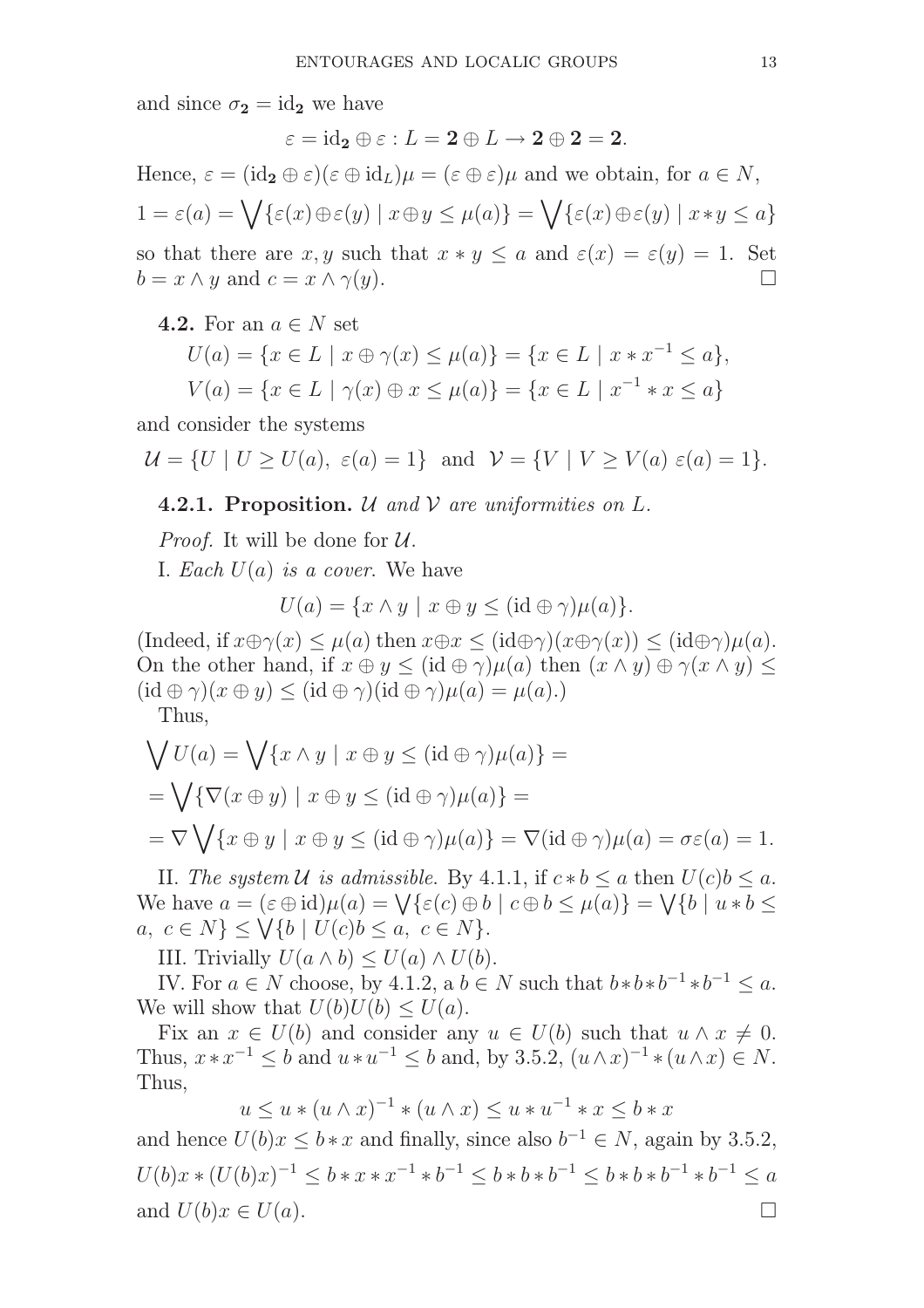**4.2.2.** The uniformity  $U$  (resp.  $V$ ) is called the *left uniformity* (resp. right uniformity) on the localic group.

4.3. An alternative description by entourages. For an  $a \in N_L$ set

$$
E(a) = (id \oplus \gamma)\mu(a)
$$
 and  $F(a) = (\gamma \oplus id)\mu(a);$ 

hence

$$
E(a) = \bigvee \{x \oplus y \mid x \oplus y \leq (id \oplus \gamma)\mu(a)\} = \bigvee \{x \oplus y \mid x * y \leq a\},\
$$

and similarly for  $F(a)$ .

**Observation.**  $E(a)$  and  $F(a)$  are entourages.

*Proof.* For  $x \in U(a)$  we have  $x \oplus \gamma(x) \leq \mu(a)$ . Hence

$$
\bigvee \{x \mid x \oplus x \le E(a)\} \ge \bigvee U(a) = 1
$$

since  $U(a)$  is a cover, as we already know.

**4.4.** Denote by  $\mathcal{E}'$  resp.  $\mathcal{F}'$  the system of entourages  $\{E(a) \mid a \in N\}$ resp.  $\{F(a) \mid a \in N\}$ , and set

$$
\mathcal{E} = \{ E \mid E \text{ entourage, } E \ge E(a) \in \mathcal{E}' \},
$$
  

$$
\mathcal{F} = \{ E \mid E \text{ entourage, } E \ge F(a) \in \mathcal{F}' \}.
$$

**Proposition.** The systems  $\mathcal E$  and  $\mathcal F$  are entourage-uniformities and we have, in the notation of 4.2 and 2.5,  $\mathcal{E} = \mathcal{E}_{\mathcal{U}}$  and  $\mathcal{F} = \mathcal{E}_{\mathcal{V}}$ .

*Proof.* We will show that  $\mathcal{E} = \{E \mid E \text{ entourage, } E \ge E(a) \in \mathcal{E}'\}$  $\mathcal{E}_{\mathcal{U}} = \{ E \mid E \text{ entourage, } E \ge E_{U(a)}, a \in N \}.$ 

We have  $E_{U(a)}(=\overline{\bigvee\{x \oplus x \mid x \oplus \gamma(x) \leq \mu(a)\}}) \leq E(a).$ 

To obtain an estimate from the other side, choose by 4.1.2  $b, c \in N$ such that  $b * b^{-1} \leq c$  and  $c * c^{-1} \leq a$ . Let  $x \oplus y \leq E(b)$ . We can assume  $x \oplus y \neq 0$ , hence  $x \neq 0 \neq y$ . First, as  $y \neq 0$ , we have by 3.5.2 ((4), (5) and  $(7)$ ,

$$
x * x^{-1} \le x * y^{-1} * y * x^{-1} \le b * b^{-1} \le c
$$
 and  $x * y^{-1} \le b * b^{-1} \le c$ 

and hence  $(x, x), (x, y) \in E(c)$  and since  $E(c)$  is saturated (recall 1.3) we have, for  $z = x \vee y$ ,

 $(x, z) \leq E(c)$ , that is,  $x * z^{-1} \leq c$ .

Now  $(x*z^{-1})*(x*z^{-1})^{-1} \leq c*c^{-1} \leq a$ , hence  $(x*z^{-1})\oplus (x*z^{-1}) \leq E_{U(a)}$ and  $(x * z^{-1}) * (x * z^{-1})^{-1} \leq \mu(E_{U(a)})$ . Since  $x \wedge z \neq 0$  we have  $(x * z^{-1})^{-1} \in N$  by 3.5.2(5), and by 3.5.2(4) we obtain

$$
x * z^{-1} \le x * z^{-1} * (x * z^{-1})^{-1} \le \mu(E_{U(a)})
$$

so that  $x \oplus y \leq x \oplus z \leq E_{U(a)}$ . Thus,  $E(b) \leq E_{U(a)}$ .<br>**.**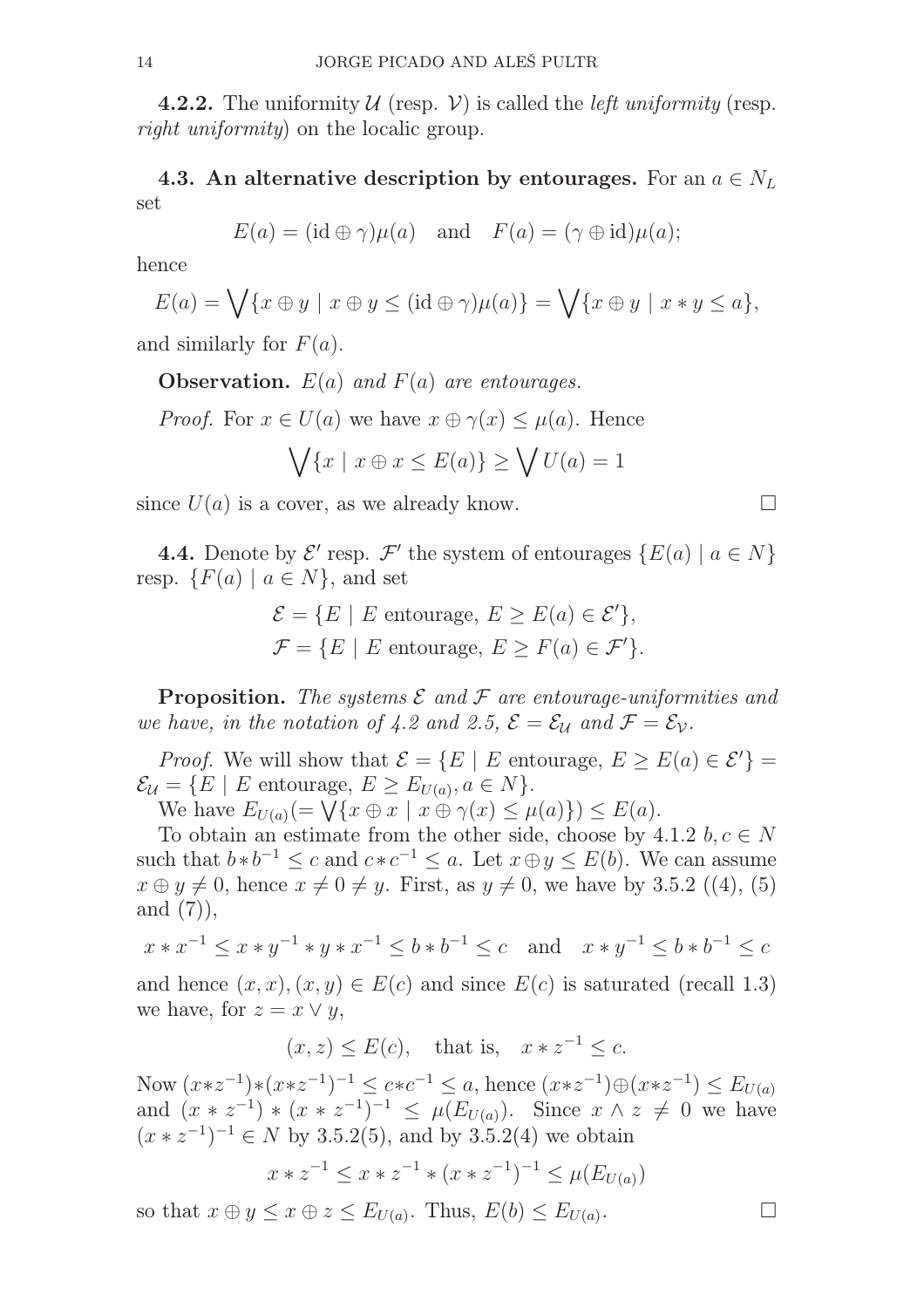4.5. Localic group homomorphisms. A *localic group homomor*phism (briefly, LG-homomorphism)

$$
h: (L, \mu_L, \gamma_L, \varepsilon_L) \to (M, \mu_M, \gamma_M, \varepsilon_M)
$$

is a frame homomorphism  $h: L \to M$  such that

(hom)  $\mu_M h = (h \oplus h)\mu_L$ ,  $\gamma_M h = h\gamma_L$  and  $\varepsilon_M h = \varepsilon_L$ 

(that is, it is the standard homomorphism between algebras defined in the category Loc represented in the category of frames).

**4.5.1. Proposition.** Each LG-homomorphism  $h: (L, \mu_L, \gamma_L, \varepsilon_L) \rightarrow$  $(M, \mu_M, \gamma_M, \varepsilon_M)$  is uniform with respect to both the left and the right uniformities.

Proof. We will prove it for the left uniformity. By 4.4 and 2.6 we can choose whether we will prove it for the  $U$  or for the entourage uniformity  $\mathcal E$ . We will do it for the latter. By (hom) we have

$$
(h \oplus h)(E(a)) = (h \oplus h)(id_L \oplus \gamma)\mu_L(a) =
$$
  
=  $(id_M \oplus \gamma_M)(h \oplus h)\mu_L(a) = (id_M \oplus \gamma_M)\mu_M(h(a)) = E(h(a))$ 

(since  $\varepsilon_M h = \varepsilon_L$ ,  $h(a) \in N_M$ , and  $E(h(a))$  makes sense).

**4.6. Remarks.** (1) Note that we did not have to prove that  $\mathcal{E}$  is a uniformity. It followed from the fact that  $\mathcal{E}_{\mathcal{U}}$  is one.

(2) The proof of 4.5.1 shows an advantage of the entourage approach. A proof of the fact based on the cover description seems to be rather difficult.

#### **REFERENCES**

- [1] B. Banaschewski, H.S. Hong and A. Pultr, On the completion of nearness frames, Quaestiones Math. 21 (1998), 19-37.
- [2] B. Banaschewski and A. Pultr, Cauchy points of uniform and nearness frames, Quaestiones Math. 19 (1996), 101-127.
- [3] B. Banaschewski and A. Pultr, On Cauchy homomorphisms of nearness frames, Math. Nachr. **183** (1997), 5-18.
- [4] B. Banaschewski and J. C. C. Vermeulen, On the completeness of localic groups, Comment. Math. Univ. Carolinae 40 (1999), 293-307.
- [5] B. A. Davey and H. A. Priestley, Introduction to Lattices and Order, 2nd Edition, Cambridge University Press, 2001.
- [6] C. H. Dowker and D. Strauss, Sums in the category of frames, Houston J. Math. 3 (1977), 7-15.
- [7] M. J. Ferreira and J. Picado, The Galois approach to uniform structures, Quaest. Math. 28 (2005), 355-373.
- [8] P. Fletcher and W. Hunsaker, Entourage uniformities for frames, Monatsh. Math. 112 (1991), 271-279.
- [9] P. Fletcher, W. Hunsaker and W. Lindgren, Characterizations of frame uniformities, Quaestiones Math. 16 (1993), 371-383.
- [10] J. L. Frith, Structured Frames, Ph.D. Thesis, University of Cape Town, 1987.